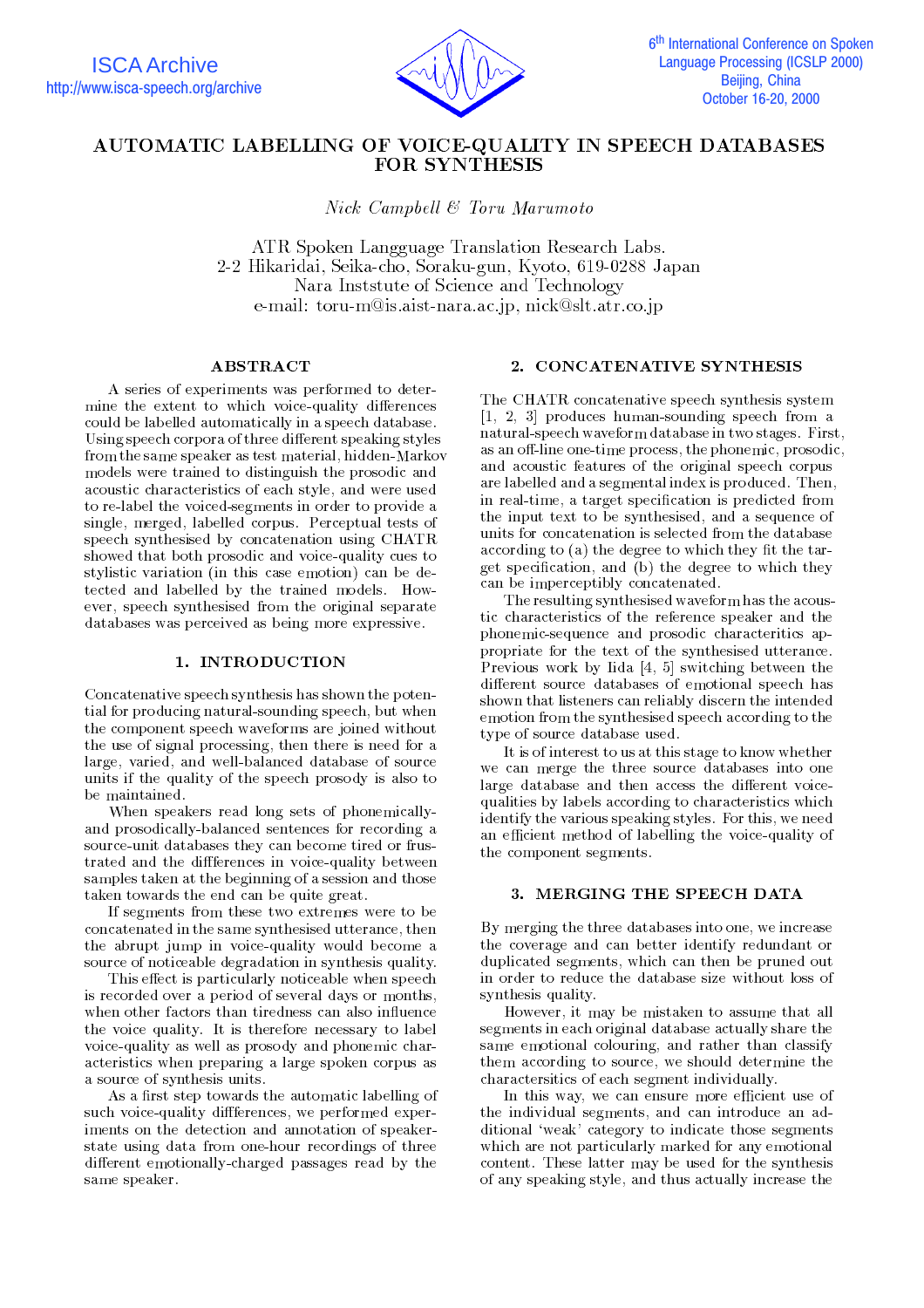effective coverage of the three source-unit databases.

#### 3.1. Prosodic differences

Prosodic characteristics of the three databases were estimated and found to be significantly different. Table 1 shows results of Student's t-test comparisons for the vowel /a/ under each pair of conditions.

The following parameters were determined to distinguish the three speech databases:

|       |      | [angry] pow $(p(t) - p_{min}) \times 1.1 + p_{min}$                                          |
|-------|------|----------------------------------------------------------------------------------------------|
|       | dur. | $dur \times 0.98$                                                                            |
|       |      | f0 $(f(t) - f_{min}) \times 1.125 + f_{min} + 7$                                             |
|       |      | [happy] dur $dur \times 0.95$                                                                |
|       |      |                                                                                              |
| [sad] |      | f0 $(f(t) - f_{min}) \times 0.625 + f_{min}$<br>pow $(p(t) - p_{min}) \times 0.95 + p_{min}$ |
|       | dur  | $dur \times 1.08$                                                                            |
|       |      | f0 $(f(t) - f_{min}) \times 0.6875 + f_{min} - 10$                                           |

These modied values were tested as targets for selection of units from the combined database and proved to be effective in portraying the desired emotion, but it was noted from Iida's work that even speech with the same prosodic characteristics can convey different emotions if synthesised from the different source databases. This implies that voicequality characteristics also signal affect, so in contrast to the above prosodic dimensions we attempted to distinguish the data also in terms of spectral characteristics for an improved labelling.

# 3.2. Spectral differences

Several measures have been proposed to estimate spectral characteristics of speech segments [6, 7] but for this test, we adapted the hidden-Markov models already being used for CHATR database segmentation and auto-alignment. We included spectral-tilt information based on the Harmonic and Amplitude measures proposed by Hansen and subsequently used by Sluijter [8, 9, 10] in her experiments on the voicequality of spoken Dutch and English.

Hansen and Sluijter were primarily interested in the prosodic and linguistic aspects of voice quality, rather than in the detection of emotion, but since the breathiness in happy and sad speech can be readily distinguished from the more forceful quality of angry voice (for example) we considered it valid to use the same measures for this purpose. More importantly, these measures can be easily and automatically derived from the waveform spectral sections without the need for inverse filtering of the signal, which can be a very time-consuming task often requiring manual intervention.

Table 1 shows results of Student's t-tests for all tokens of the vowel /a/ in the source databases under each combination of the three speech conditions. It confirms that, with the sole exception of the firstformant bandwidth in one case (happy versus sad speech), the spectral-tilt parameters are significantly different for each.

Table 1: Results of t-tests for vowel /a/ under three emotional speech conditions, showing that the spectral-tilt parameters are significantly different for each. A, H, and S stand for angry, happy, and sad speech respectively. H1-3 are the frequencies of the first three harmonics of the spectrum,  $A1-3$  are the first three formant amplitudes, and B1 is the bandwidth of the first formant.

|          | A vs H   | H vs S   | S vs A   |
|----------|----------|----------|----------|
| $H1-H2$  | $-31.89$ | $-7.77$  | 38.25    |
| H1-H3    | $-5.05$  | $-2.89$  | 7.30     |
| $H1-A1$  | $-25.18$ | -9.94    | 33.13    |
| $H1-A2$  | $-24.85$ | -6.87    | 29.90    |
| H1-A3    | $-14.60$ | $-12.69$ | 25.27    |
| B1       | $-16.46$ | $-0.014$ | 16.12    |
| fΩ       | 5.15     | 13.88    | $-17.97$ |
| duration | 10.0     | $-21.09$ | 11.90    |
| power    | 6.44     | 10.66    | $-15.43$ |
|          | 10453    | 9986     | 9561     |

#### 4. RE-LABELLING THE SPEECH

Three initially similar sets of phone-based hidden Markov models were re-trained on the three databases separately, using the following parameters: monophone single-gaussian 3-state HMM models with a frame rate of 10ms. Viterbi re-estimation was performed using prosodic and/or spectral vectors representing the speech signal, making use of the known phonemic transcriptions, to model the characteristics of the three databases individually.

Each HMM set was tuned to the specific characteristics of one database after initial estimation on smaller samples of the data. Although generalisation is necessary when training HMMs for speech recognition, there is no such requirement for speech synthesis labelling, where the data is closed and finite, and the need is for fine-feature detection rather than for open word recognition.

Input for the re-labelling was aligned speech vectors with their phonemic transcription; output was a set of likelihoods for each phone in the speech sequence as determined by the separately trained HMMs.

The different acoustic likelihoods produced by the database-specic models were taken as indicators of the most likely voice-quality type for each segment in the merged database. It was assumed that if the likelihood produced by one HMM was signicantly higher than the other two, then the model which produced that score was better matched to the prosodic or acoustic characteristics of that segment of the speech.

If there was little difference between the two highest likelihoods, then it was assumed that the speech segment was weak in its characteristics and not particularly marked for any voice-quality type. Thus the three HMMs were used in combination to label four classes of voice quality. Only voiced segments of speech were re-labelled, since the spectral and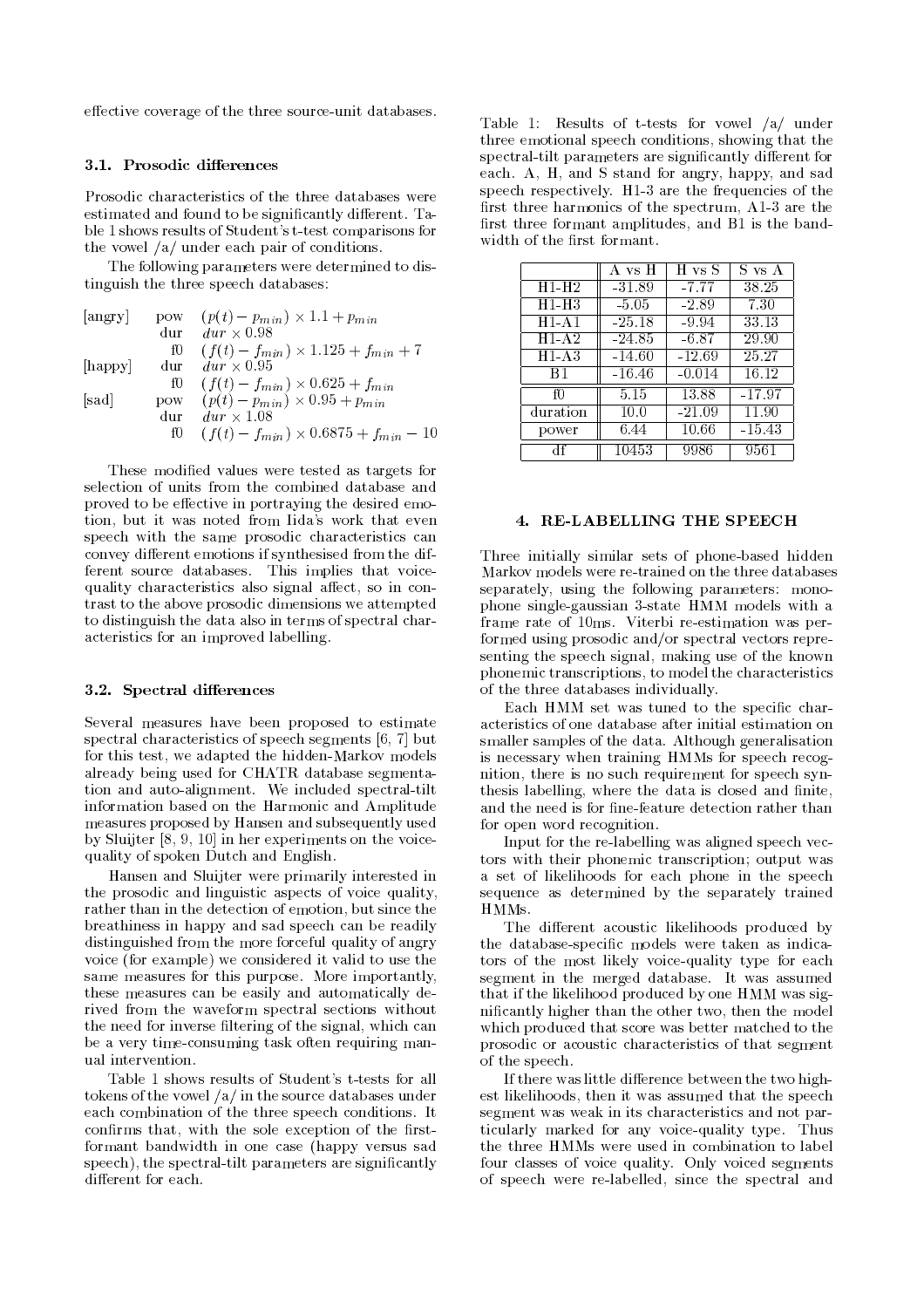| spectral                 | angry | happy | sad  | weak |
|--------------------------|-------|-------|------|------|
| angry $19885$            | 7340  | 5847  | 3291 | 3407 |
| happy $20096$            | 3941  | 9055  | 3331 | 3769 |
| sad 15243                | 2490  | 6414  | 3607 | 2732 |
| split [%]                | 24.9  | 38.6  | 18.5 | 18.0 |
| prosodic                 | angry | happy | sad  | weak |
| angry $18679$            | 6169  | 4813  | 3966 | 4937 |
| happy $1\overline{9143}$ | 4899  | 4905  | 4946 | 5346 |
| sad 14701                | 2362  | 3237  | 5723 | 3921 |
| split $[\%]$             | 24.3  | 23.5  | 26.5 | 25.7 |
| both                     | angry | happy | sad  | weak |
| 19885<br>angry           | 7285  | 4492  | 4905 | 3203 |
| happy $20096$            | 4024  | 6282  | 5889 | 3901 |
| sad 15243                | 2336  | 3432  | 7089 | 2386 |
| split [%]                | 24.7  | 25.7  | 32.4 | 17.2 |

Table 2: The three methods of labelling give slightly different results, but all indicate a large number of `weak' segments.

prosodic quality of unvoiced segments was assumed to provide less information for this preliminary stage

Re-labelling the segments resulted in different categorisations of segments according to each method. Prosodic information alone resulted in more 'weak' segments, evenly splitting the data into four categories (see Table 2). Spectral information, on the other hand, resulted in more segments being labelled as happy. Merging the two information sources resulted in a predominence of sad labels.

# 5. EXPERIMENTAL PROCEDURE

Since the 'right answer' is very difficult to determine except subjectively by intensive listening to hours of speech, we tested the efficiency of the re-labelling by perceptual evaluation of speech synthesised according to the new label information. There are three ways that source-unit segments can be selected for synthesis under the conditions of the present experi ment. The first uses the current method of database independence; different emotions are indicated in the synthesised speech by selecting the segments from the appropriate (and separate) source database. The second is the proposed method of relabelling the seg ments according to emotion and selecting them from the single large merged database; in this case, their label may not correspond with that of the original source database from which they came. The third method is to use a merged database but to select according to prosodic targets rather than by segment labels. All three methods were tested.

This resulted in six synthesis methods for each of the three emotion types: (I) from re-labelling using spectral information alone, (II) from re-labelling using prosodic information alone, (III) from a combination of spectral and prosodic re-labelling, (IV) selection by prosodic target alone, (V) selection by prosodic target as well as re-labelling information,

and (VI) selection from the original separate databases.

Since in four of the above synthesis methods the prosodic targets are held constant regardless of emotional type (except IV and V), any percepts of  $\epsilon$ motion' in the resulting synthesised speech must come from features inherent in the labelled information. Types I, II, and III allow an estimation of the contributions of voice-quality and prosody, both separately and in combination. If two utterances having almost the same prosodic and phonemic sequences can be distinguished (as in the case of type  $\overline{I}$ ), then we will be justied in taking voice-quality an contributing factor by which to select segments from a mixed-quality speech database, and can have some coindence in the proposed re-labelling process.

Speech waveforms were synthesised according to each of the above six methods for twelve test sentences. Semantically neutral sentences such as "Today is Tuesday", and \I didn't know she likes honey"(in Japanese) were synthesised according to each of the above methods. Listeners perceptions of the speaker's emotional state were used as judgements of the adequacy of the re-labelling. These were listened to in randomised order by twelve unpaid subjects on two occcassions. Subjects were unaware of the purpose of the experiment. The first session made use of a DAT tape recorder and headphones, presenting the samples at a fixed rate; the second used an internet web-page, allowing the respondents to adjust the pace of their listening. No major differences were determined as a result of test-type, and the results will be pooled in the following discussion.

## 6. RESULTS

The results confirm that correct detection of the intended emotion occurs at levels greater than chance in the majority of cases, but they do not show a clear difference between the methods. Only type VI, the original separate-database method, shows a strong distinction beteween the speaking styles. This can be taken to indicate that the speaking style information is shared between prosodic and acoustic aspects of the speech, but calls into question whether segments labelled as 'weak' are actually unmarked for emotion. The fact that type VI results are so much stronger indicates that all segments in each database may be characteristic of the given speaking style.

Table 3 shows the confusion scores from the perceptual tests. Chance score is 33.3%. Scores that are signicantly above chance are marked with an asterisk in the table. Note that some scores are signicantly well below chance, indicating that happysounding speech is harder to achieve by these methods (on semantically neutral sentences).

Comments from the sub jects indicated that several of the sentences (being taken from news stories) were incompatible with a happy reading so further investigation is needed into confusions caused by textual interference.

The main confusion is between happy and sad speech, but the results also show that, in some cases, intended anger is perceived as joy. This would be unfortunate if the speech synthesis system were to